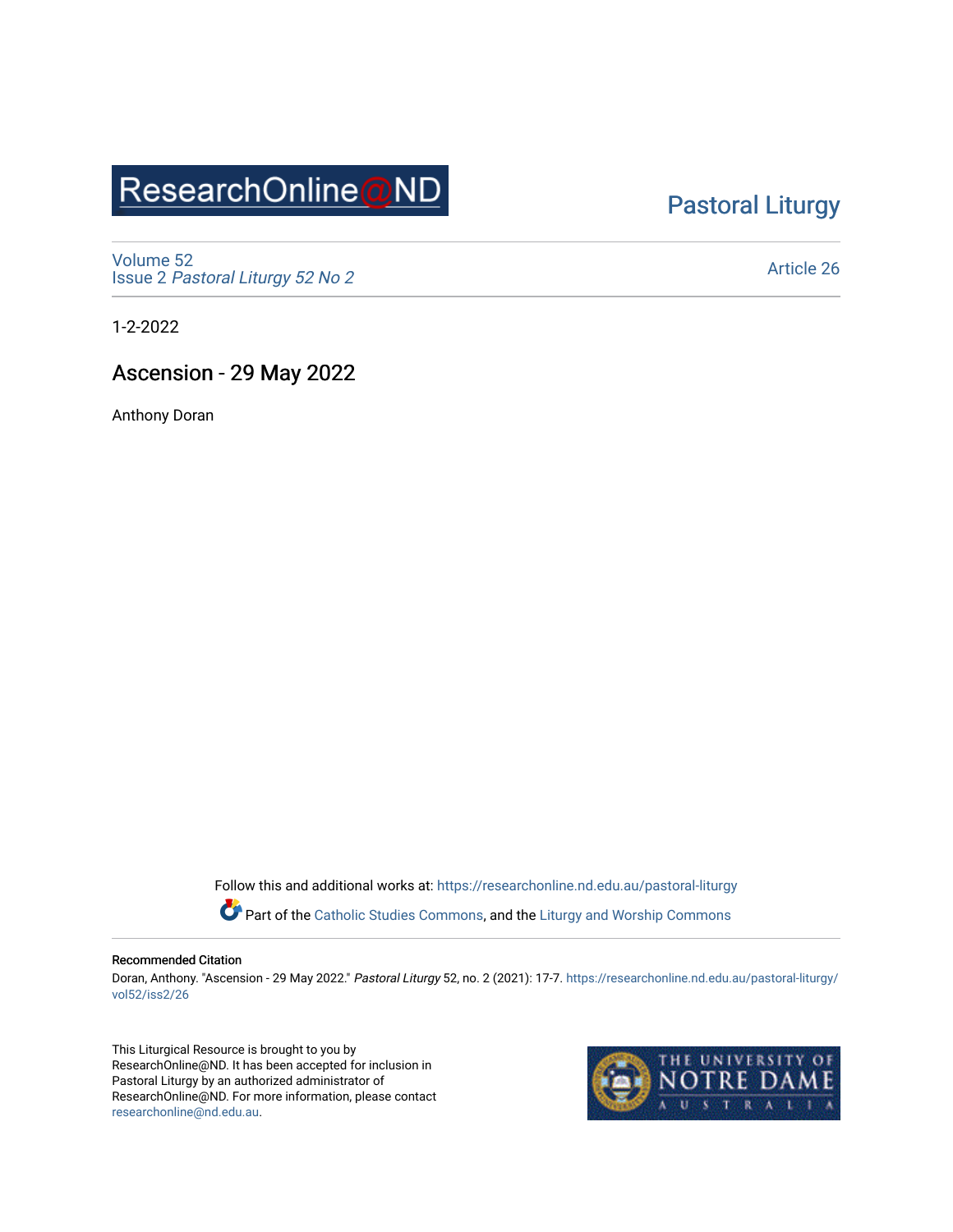

# **29 May 2022**

## Ascension of the Lord

Reflection by Anthony Doran

## **Introduction**

The Ascension of Jesus marks the end of one era and the beginning of a new era of the Church's life. While the physical presence of Jesus on earth ends with the return of Jesus to the Father, it is now the presence of the Spirit which gives life to the Church. And more than just life. The presence of the Spirit is also the impetus for us to go out and proclaim the Good News to all the world.

## **Penitential Act**

Use one of the *Roman Missal* texts or this optional litany form:

Lord Jesus, you sit at the right hand of the Father. Lord, have mercy.

You look upon your people with mercy. Christ, have mercy.

You have conquered death. Lord, have mercy.

## **First Reading**

#### **Acts 1:1-11**

Luke shows how the mission of Jesus to initiate the end-time restoration of the Chosen People of God finds expression in the emergent, Spirit-filled Christian community in Jerusalem.

## **Responsorial Psalm**

#### **Psalm 46:2-3. 6-7. 8-9. R. v.6.**

*God mounts his throne to shouts of joy: a blare of trumpets for the Lord.*

This psalm extols God's sovereign majesty, ruler over all the nations of the earth. For this, all the peoples of the earth rejoice.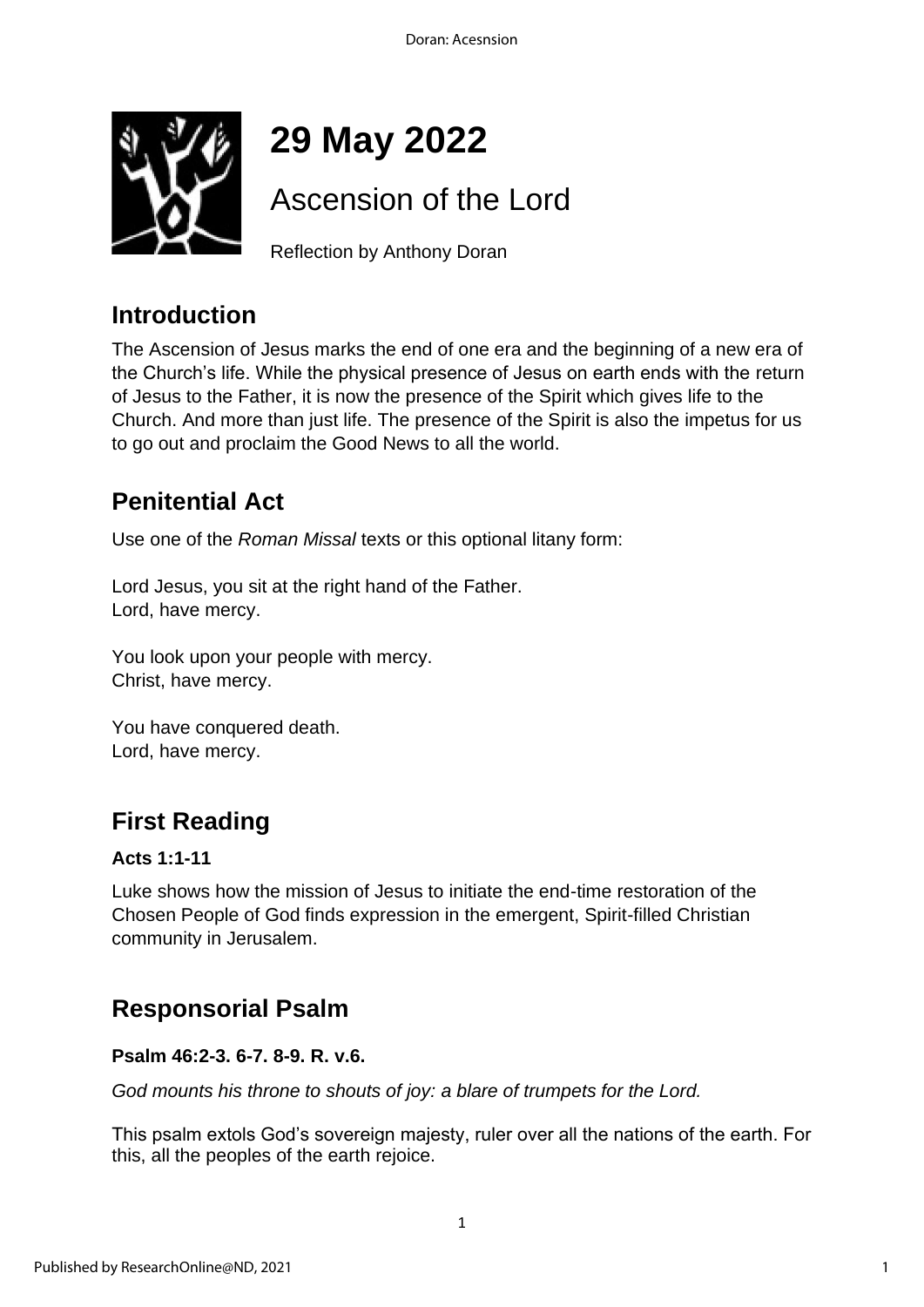## **Second Reading**

### **Ephesians 1:17-23**

Today's reading is a prayer of thanksgiving from the opening of Pauls' Letter to the Ephesians. God's power, at work in Christ, inaugurates a new era for the whole of Creation, and for this, we do give thanks.

## **Gospel Reading**

#### **Luke 24:46-53**

Luke's account of the Ascension differs markedly from the more famous Matthean account. Instead of being sent out to all the world, the disciples are sent back to Jerusalem 'until they are clothed with power from on high.' For Luke, it is the Spirit who empowers the disciples (and therefore the Church) for mission.

## **Reflection**

Late last year, Melbourne Theatre Company staged William Shakespeare's play 'As You Like It'. After so many months of COVID restrictions preventing any performance, it was certainly a joyful return to the theatre. Towards the end of Act II, Jacques utters his famous speech:

> All the world's a stage, And all the men and women merely players. They have their exits and entrances… (As You Like It: II, 7, 139-141)

The theatre was absolutely silent as Jacques spoke these words: not only was the actor playing Jacques exceptional, but a deep truth resonates behind Shakespeare's words. People come and people go. People arrive and people depart. People are born and people die. Most societies usually mark the time of birth and death with rites and ceremonies – we Catholics know this better than most. Births and deaths are registered because important public consequences flow from them – they affect other people. New arrivals are greeted and cooed over; new departures are prayed for and mourned.

The last we know of people in life is their death. This is what the apostles believed when Jesus died and why they felt so shattered and forsaken. Jesus' death was difficult for the disciples because they thought it meant a future without hope. But, in their experience of him as their risen Lord, their faith was renewed and their hope was reborn. But they still had to face the fact that he would walk among them no longer, for he had to return to the Father. It is to mark that time of Jesus' return to the Father that we celebrate the Ascension.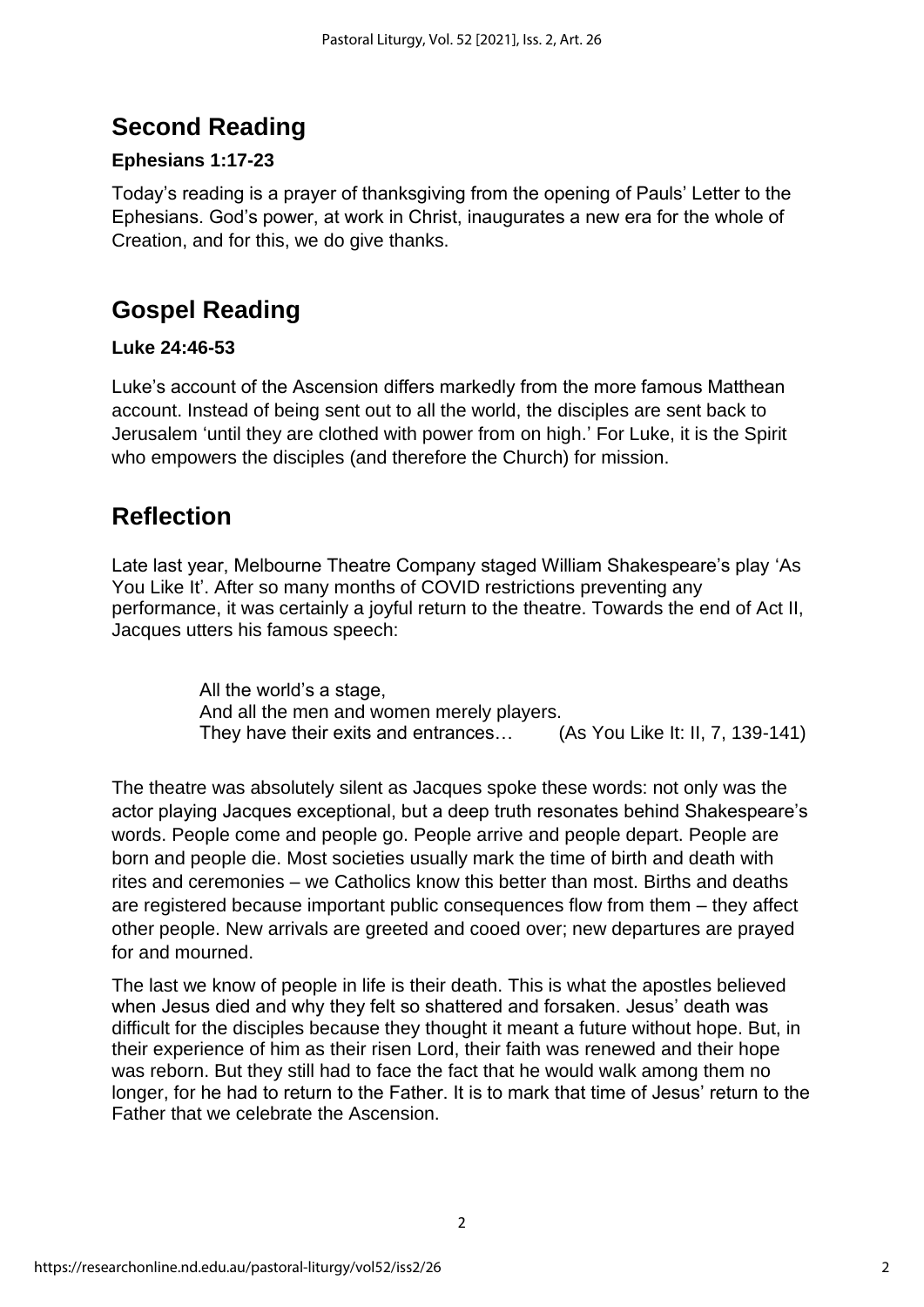In today's readings we have two stories of Jesus' final departure. Both stories are written by Luke. Luke brings his gospel to a close with the story of Jesus' ascension. He also opens his second book, the Acts of the Apostles, with the story of Jesus' ascension. In doing that, Luke tells us that Jesus' return to the Father is the completion of his mission, while at the same time it marks the beginning of a new age. The Ascension of Jesus is both an ending and a beginning. Death was not the final departure for Jesus. Our faith proclaims that God raised him from the dead and that he let himself be known to his chosen followers so that they could experience new life in him. This experience of new life will become the basis for their preaching to others.

In Luke's Gospel when Jesus appears to his disciples, he does not breathe the Holy Spirit on them and commission them to go out and preach to all the nations. Rather Jesus tells the disciples to stay in the city of Jerusalem. They are to go nowhere preaching in his name because they are not yet empowered to do so. For Luke, Jesus has to go before the Holy Spirit can come. His going means the coming of the Spirit.

The disciples are not yet ready. They cannot witness to Jesus yet because they cannot fall back on their own resources to minister to other people. Their own resources are not enough for ministry. First, they must have a new wardrobe, a new outfit. They must be 'clothed with the power from on high'. But before that can happen, Jesus must go. So, he takes them to Bethany, blesses them, and his ascension from there marks the time of the end of his appearances. It also celebrates the completion of his mission. It is completed. Now is the time of the Spirit.

When Jesus began his public ministry, he was first invested with the power of the Spirit. In his baptism, Jesus received power and authority from the Father through the experience of the Spirit. It was in that power, 'filled with the Holy Spirit', that he began his public ministry. The Spirit marked the time of Jesus' new beginning, his time of ministry, his time for reaching out to others and ministering to them with power.

This same process of investiture is repeated for the followers of Jesus. The only difference is that now Jesus sends the Spirit from on high. When the disciples receive that Spirit, like Jesus, they will be empowered to minister to others and exercise a new authority. This is the beginning of the Church: a beginning which is made possible only in the Spirit of God.

And we believe that, as the Spirit made the beginning of the Church, that same Spirit empowers the community of believers today. The Spirit makes a new beginning for us. That is why next week's solemn feast of Pentecost is so important. It is not just a memory of the beginning of the Church, but a celebration of the Spirit at the heart of the Church today. Without the Spirit, we have to rely on our own resources. And we know that our own resources are not enough. We can minister to others in Jesus' name only in the Spirit.

Each of us gathered here is part of the Church. Each of us has a different role to play in the power of the same Spirit. This is what Paul prays for the Christian community at Ephesus in the Second Reading: that they may be blessed with the Spirit of God.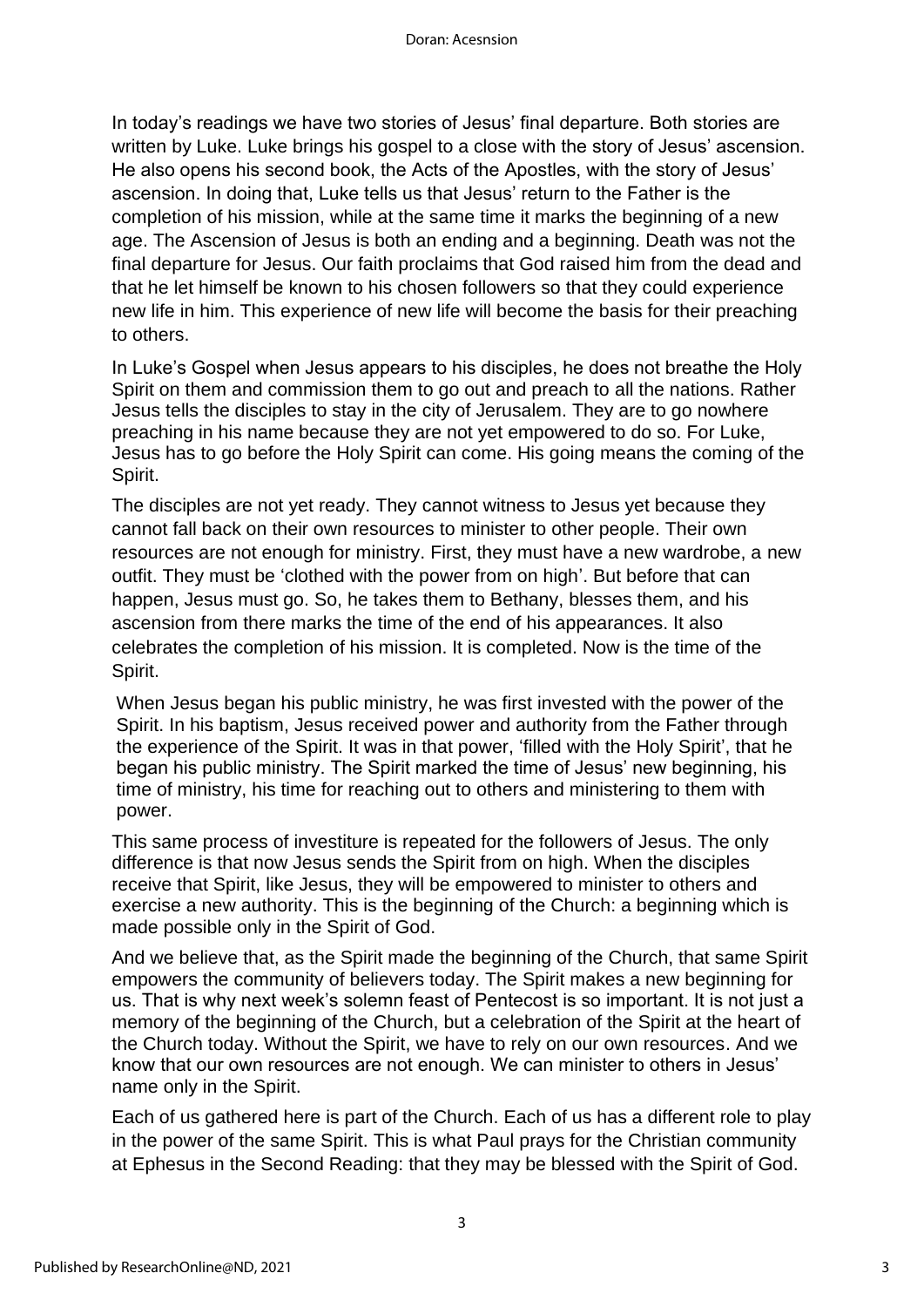Without it, the community dies. With the Spirit, we have life and power. As the great and solemn feast of Pentecost approaches, we pray that we might be clothed anew with power from on high. Without that, we can go nowhere. Like the Apostles before Pentecost, we find that we must stay put because we have no resources for ministry. But, clothed with the Spirit, we can go anywhere and do anything.

> Glory be to him whose power working in us can do infinitely more than we can hope or imagine. Glory be to him from generation to generation in the Church and in Christ Jesus for ever and ever. Amen.

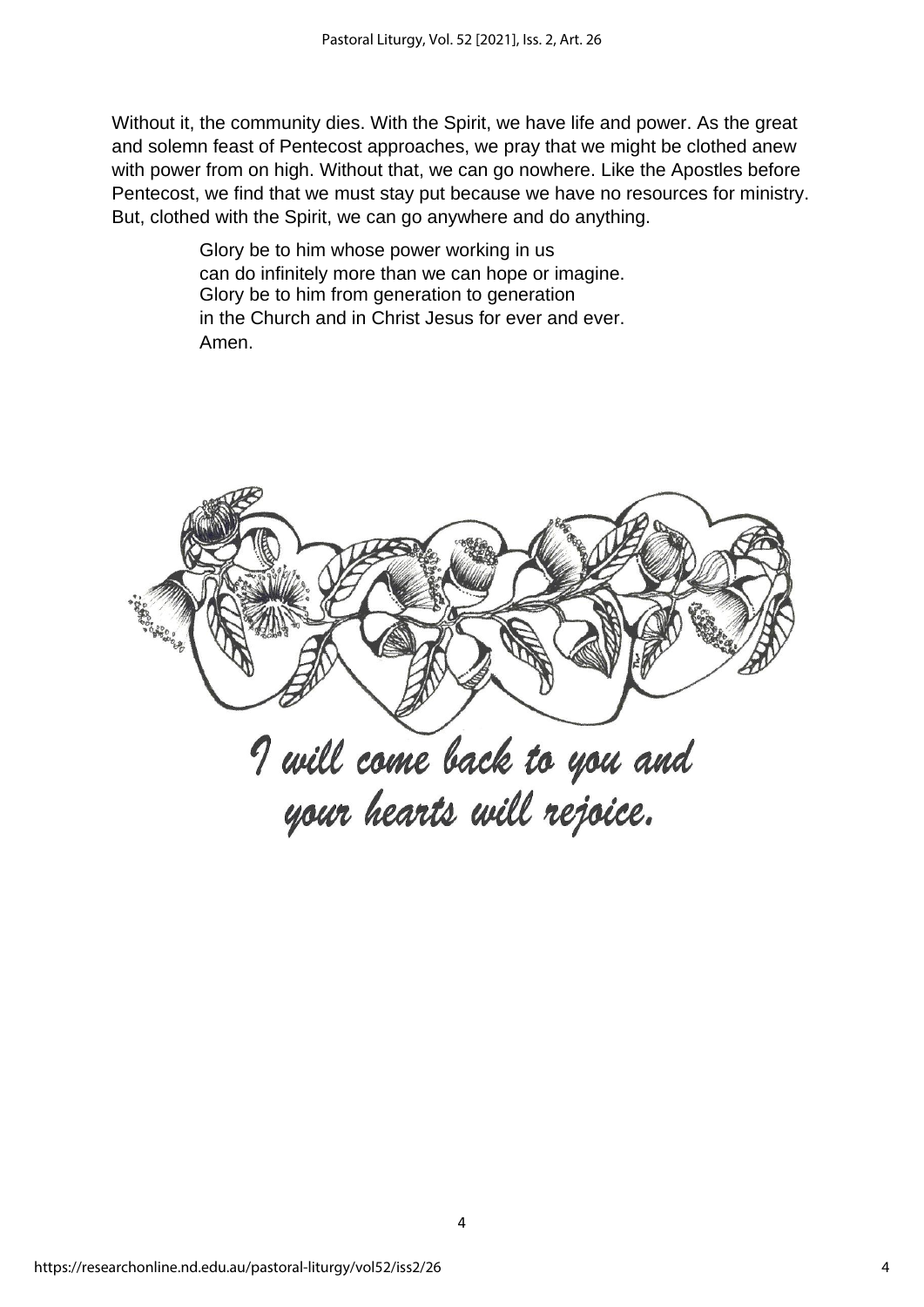## **Prayer of the Faithful**

## **Introduction**

Friends, Jesus shares his living presence with us and all creation. So, in confidence, let us bring our prayer for the needs of the world.

## **Petitions**

We pray for the Church, Christ's Body. May the people of God be filled with the wisdom and perception to proclaim the love of Christ in new ways. *(Pause)* Lord hear us OR We pray to the Lord.

We pray for the Church on the journey of synodality. May the God of our Lord Jesus Christ enlighten the eyes of our minds and fill us with hope as we continue Christ's work on earth.

*(Pause)* Lord hear us OR We pray to the Lord.

We pray for First Nations peoples of this land during National Reconciliation Week. May we be guided to speak the truth, promote healing and build harmony among all peoples of Australia.

*(Pause)* Lord hear us OR We pray to the Lord.

We pray for all who are working for climate justice. May they be strengthened and encouraged in their work of protecting our oceans, forests, rivers and skies and all creatures that inhabit them.

*(Pause)* Lord hear us OR We pray to the Lord.

We pray for all who are lonely, isolated or living with mental health issues due to the pandemic. May they receive the comfort and care they need and be able to flourish and participate fully in their communities.

*(Pause)* Lord hear us OR We pray to the Lord.

We pray for all our loved ones who have died. May they be raised to eternal glory with Christ. May the memories of their goodness comfort us in our grieving and inspire us in our living.

*(Pause)* Lord hear us OR We pray to the Lord.

## **Conclusion**

God of all ages, you are with us till the end of time. Hear these prayers we bring in the name of Jesus Christ and through the power of the Holy Spirit. **Amen.**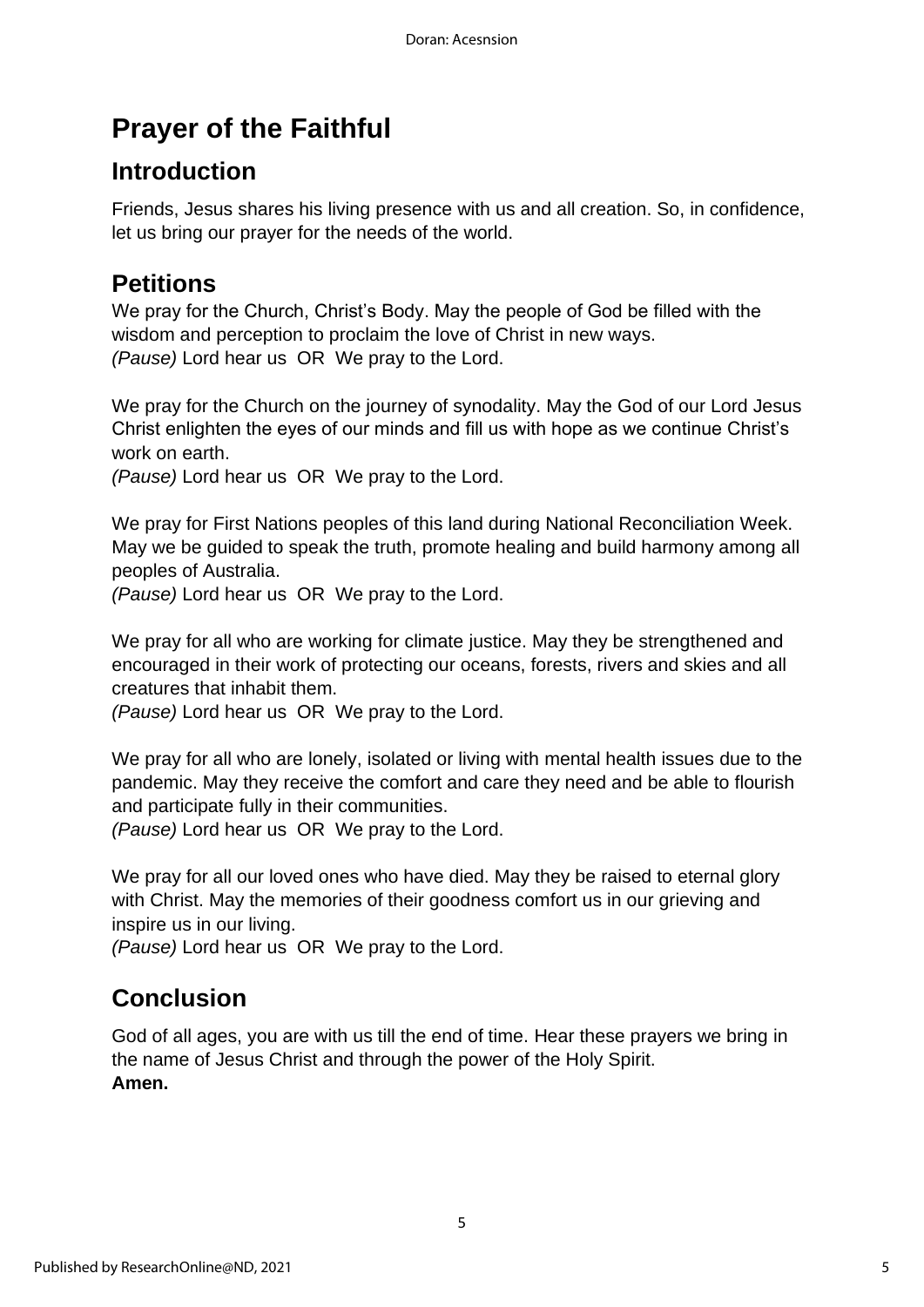## **Music selections by Alessio Loiacono and Chris deSilva**

#### **GA**

Alleluia, sing to Jesus. W C Dix/R H Prichard. 371 Be not afraid. B Dufford SJ. 449 Forth in the peace of Christ we go. J Quinn SJ/ O Gibbons. 495 Hail Redeemer, King divine! P Brennan/ W Flood. 390 Holy God, we praise your name. C Walworth/ German Melody. 411 Lord, you give the great commission. J Rowthorn/C V Taylor. 313 O Christ, the great foundation. T Lew/ S Wesley. 483

#### **AOV1**

Alleluia, sing to Jesus. W C Dix/R H Prichard. 191 Be not afraid. R Dufford SJ. 114

#### **AOV2**

Holy God, we praise your name. C Walworth/ German Melody. 129 The fullness of God. F Andersen MSC. 62

#### **AOV4Kids**

Look up, look down. K Sherman. 4 To know, worship and love. K Abba/J Abrahams. 22

#### **CWB**

Alleluia, sing to Jesus. William Chatteron Dix. 619 Christ, our Lord, the prince of ages. Anon. 644 Glorious in majesty. Jeff Cothran. 688 Hail, redeemer, king divine. Patrick Brennan CSsR. 703 Let the earth rejoice and sing, alleluia. Melvin Lloyd Farrell.731 Rejoice, the Lord is king! Charles Wesley. 799

#### **CWBII**

A hymn of glory let us sing! Venerable Bede, tr. Elizabeth Rundle Charles. 372 Clap your hands all you nations. John L. Bell. 373 Glorious in majesty. Jeff Cothran. 374 Hail the day that sees him rise. Charles Wesley. 375 Let the earth rejoice and sing. Melvin Lloyd Farrell. 376 Rejoice! the Lord is king. Charles Wesley. 377 Christ, our Lord, the prince of ages. Anon. 399 Hail, redeemer, king divine! Patrick Brennan CSsR. 400 Alleluia! sing to Jesus! William Chatterton Dix. 449 Go, make of all disciples. Leon M. Adkins. 493

#### **S&S1**

Shouts of joy. Ken Canedo. 65

#### **S&S2**

God mounts his throne. Curtis Stephan, 256